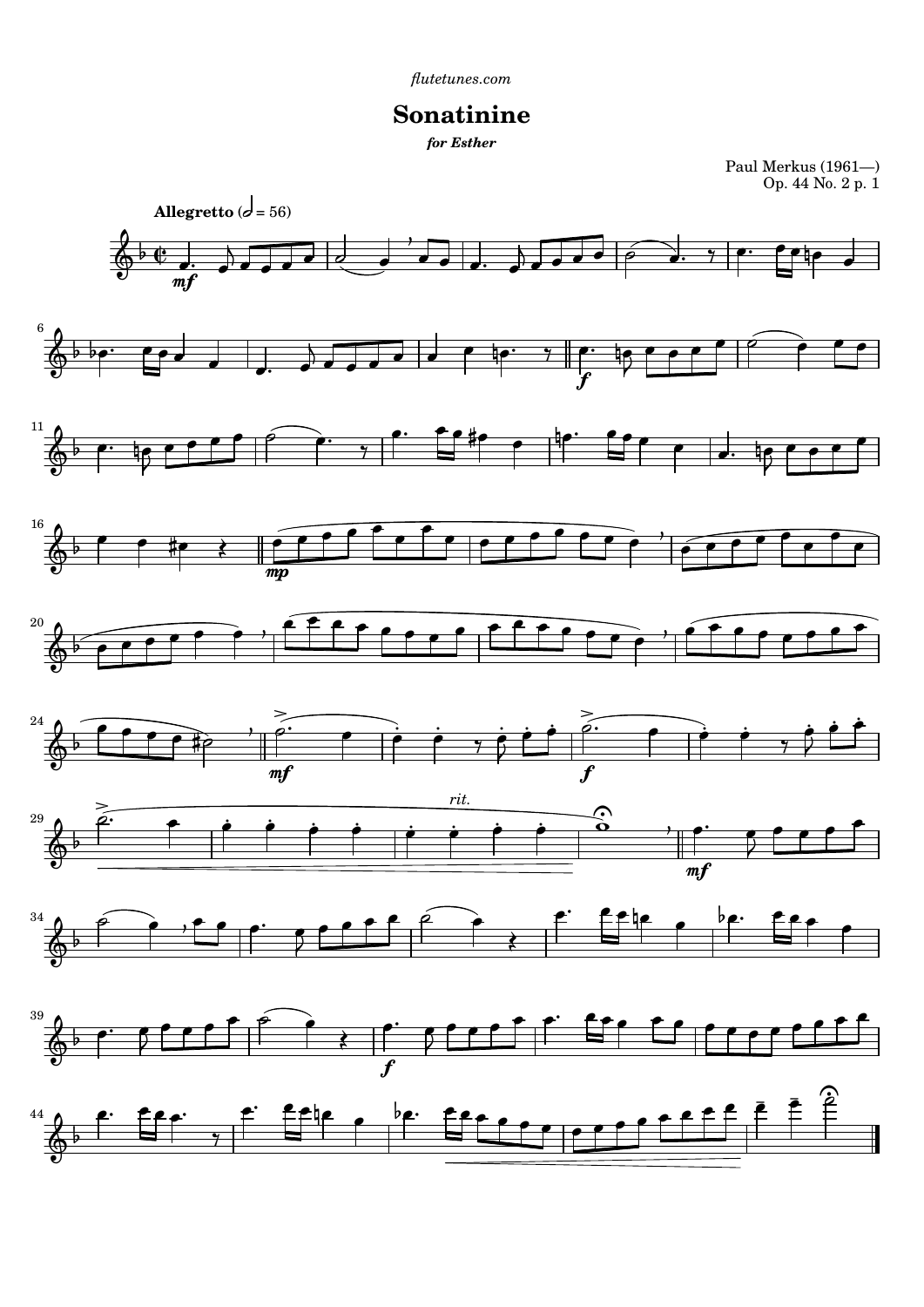## **Sonatinine**

Paul Merkus (1961—) Op. 44 No. 2 p. 1









*for Esther*